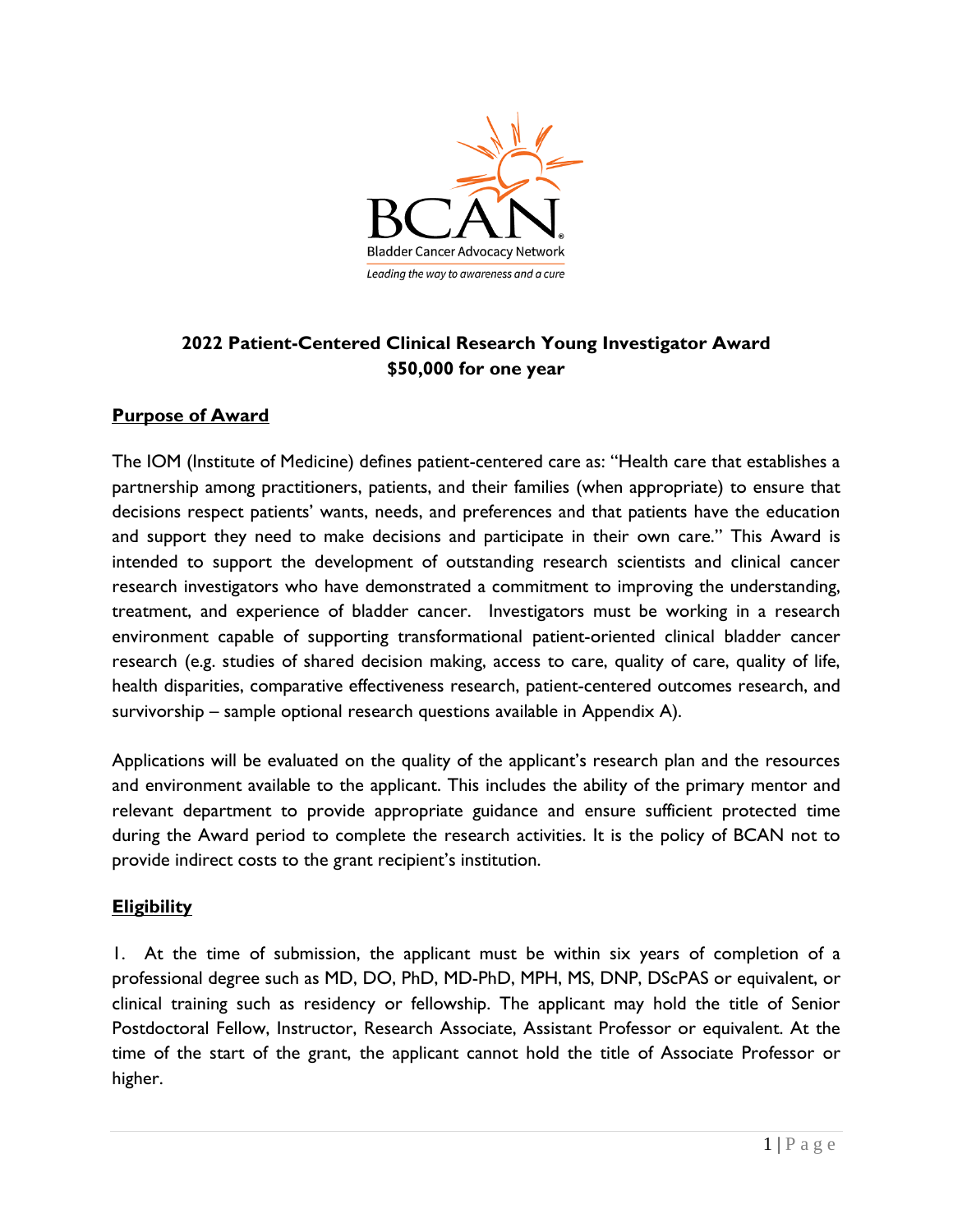2. The project must be bladder cancer-specific (including upper tract urothelial carcinoma).

3. Applicant must be from a US or Canadian sponsoring academic, non-profit or governmental institution. Proof of permanent resident status or a valid work visa is required if the applicant is not an American or a Canadian citizen.

4. Applicant must have a mentor within or approved by the sponsoring institution. The mentor must assume responsibility for the overall conduct of the project, ensure protected research time and provide guidance for the research. The sponsoring institution must ensure institutional support for the research. Although mentors who have specific knowledge and experience in bladder cancer are encouraged, in instances where the mentor lacks bladder cancer experience, additional collaborator support from experts in the bladder cancer field are strongly advised. The applicant can have collaborators from outside institutions. Applicant must submit a letter of approval from their institution should they wish to have a mentor from an outside institution.

5. BCAN will not discriminate on the basis of gender, race, ethnicity, creed, religion, sexual orientation, disability, nationality, age or any other factor irrelevant to the quality of the application.

6. Applicant should include research milestones expected to be attained by the conclusion of the grant.

7. Prior BCAN Young Investigator Award winners are not eligible to apply for this award.

8. Applicant my not have other funding with significant scientific overlap.

9. BCAN will accept only one proposal from each applicant per announcement.

# **Application Instructions:**

BCAN requires applicants to submit an online application using ProposalCentral. The online application is available here: <https://proposalcentral.com/ProposalGI.asp?SectionID=6894&ProposalID=-1>

Inquiries or technical issues regarding ProposalCentral and the online application process should be directed to customer support at: Phone: 703-964-5840, Toll-free phone: 1-800-875 2562, Email: [pcsupport@altum.com](mailto:pcsupport@altum.com)

Live customer support is only available from 9am – 5pm Eastern time.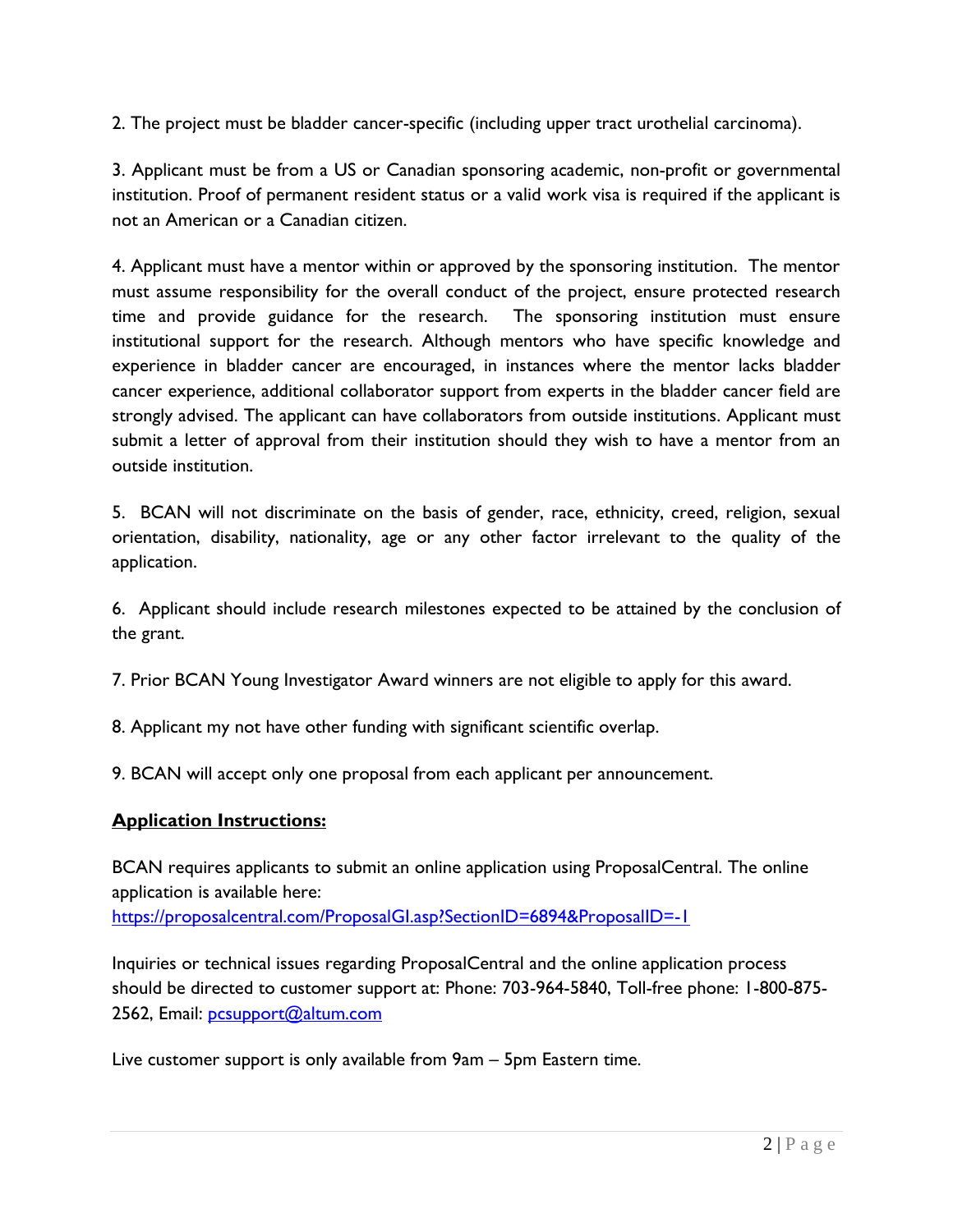Inquiries about the program guidelines, eligibility requirements, and application materials can be directed to Bernadette Fitzsimmons or Rebecca Johnson at BCAN at 301-215-9099, or by email at [bfitzsimmons@bcan.org,](mailto:bfitzsimmons@bcan.org) [rjohnson@bcan.org](mailto:rjohnson@bcan.org) or [grants@bcan.org.](mailto:grants@bcan.org)

#### **Application Components:**

The following information is required to submit a complete application. Numbers correspond to the application sections found on the left side of the ProposalCentral website.

- **1. Project & Funding Information**
- **2. Download Templates & Instructions:** Guidelines and all templates can be downloaded from this page.
	- a. You must download and complete the following templates: Research Proposal, Training and Environment Summary, References, Personal Statement, Applicant Biosketch, Mentor's Biographical Sketch, and Letters of Recommendation.
	- b. Use word processing software to complete the templates and then convert to PDF format.
	- c. Completed templates must be uploaded in section I1 Application Attachments.

## **3. Enable Other Users to Access This Proposal**

#### **4. Applicant Information**

Please be prepared to submit your **ORCID** number in your application.

**5. Institutional and Signing Official Information**

#### **6. Mentor & Key Personnel Information**

#### **7. Abstracts & Key Words**

- a. **Lay abstract (2000 characters)**: Describe the project in a way that will be understood by people who do not have scientific or medical backgrounds. The abstract should clearly describe the scientific objectives and rationale of the proposal and should avoid technical and scientific terms when possible. The lay abstract should not duplicate the technical abstract. If the proposal is selected to receive an award, BCAN may use this information in press releases, Award announcements and to provide information to the general public regarding its Awards program. A statement regarding the applicability of the research to patients with bladder cancer is required.
- b. **Technical abstract (2000 characters)**: The technical abstract should provide a clear and concise overview of the proposed work, including the background,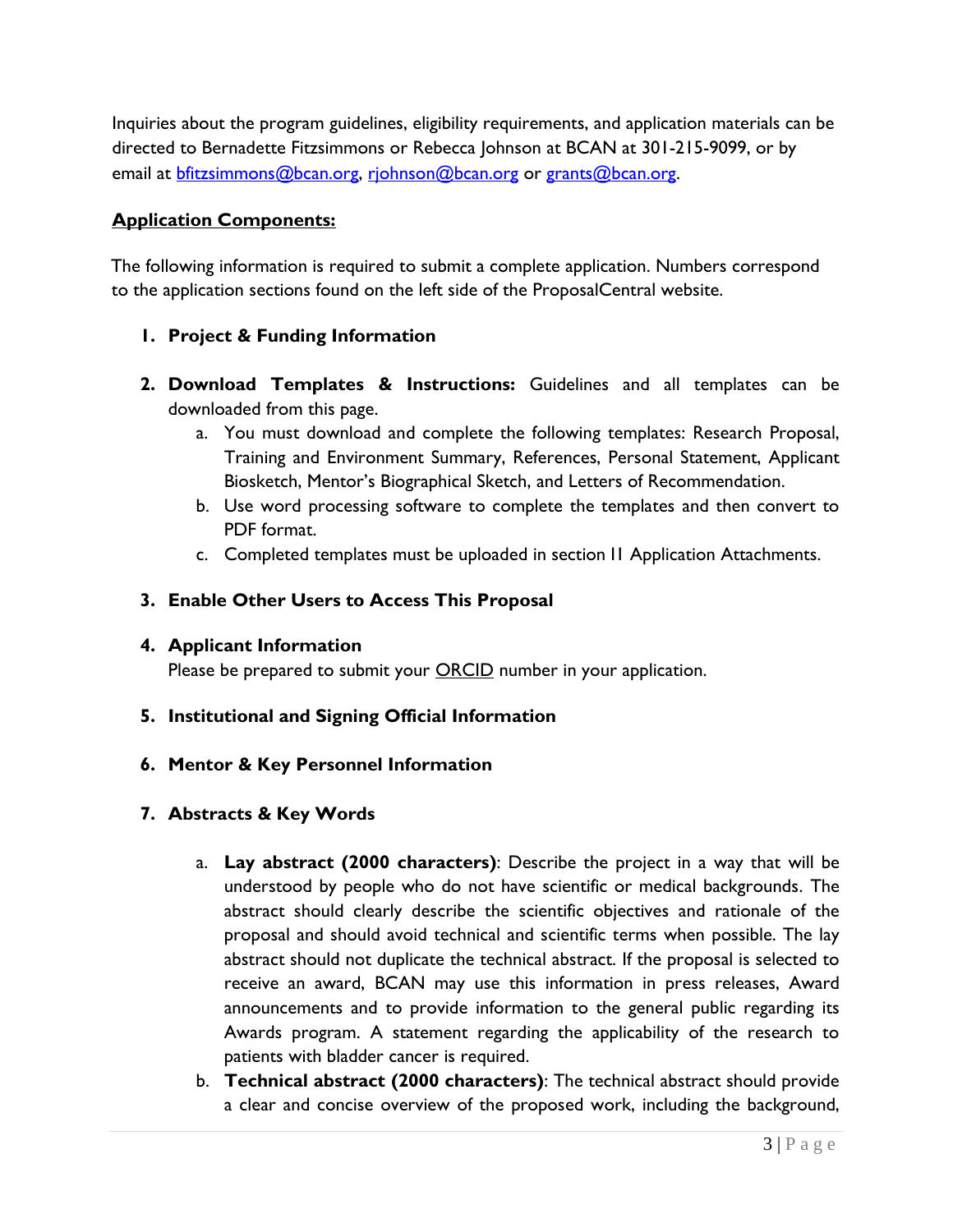objective or hypothesis and its supporting rationale, significance of the proposed work to the program's goals, specific aims of the study, and study design.

- **8. Budget Period Detail:** Please enter all budget information here for the project. See instructions under section 9: Budget Summary & Justification.
- **9. Budget Summary & Justification (5000 characters):** Please use the budget template in ProposalCentral. No more than 10% of the budget may be used for salary support for the principal investigator including fringe benefits. Please include the percentage effort for the amount of work time that will be devoted to this project. There is no minimum effort percentage, but time commitment to the project will be considered in evaluating the application. Salary support for other research personnel must be specified in the budget template. Up to \$2,000 should be allotted specifically for the applicant's travel to the annual BCAN Think Tank meeting and/or for any other travel essential to conducting the study. No portion of the Award is to be used for indirect costs to the sponsoring institution (e.g. overhead/administrative). The Award will not support the purchase of capital equipment.

## **10.Organization Assurances**

#### **11.Application Attachments**

Formatting Instructions:

- Paper Size:  $8.5" \times 11"$
- Margins: at least 1/2" all sides.
- Font: Arial or Helvetica at least 11pt (or larger).

Using the templates where provided, prepare and upload the following documents into your application in portable document format (PDF):

- a. **Research Proposal (4 pages):** A one (1) year research proposal of no greater than four (4) pages is required. Applicants must include a description of how this research may benefit patients with bladder cancer and must describe the specific elements of the study design and approach that are patient-centered. The fourpage limit applies only to the proposal and not to references, CV, or other supplemental information. Key sections to be included are: Title, Hypothesis and Specific Aims, Background, Preliminary Data if available (optional), Research Design and Methods, and a brief Summary with Timeline and Milestones.
- b. **References.** There is no page limit for this section. Please use single spaced, 11-point font for this section.
- c. **Patient Advocate Form (1 page):** Applications will be reviewed by a patient advocate to evaluate how well the applicant explains the potential impact of the proposal. The applicant should address the following three questions to detail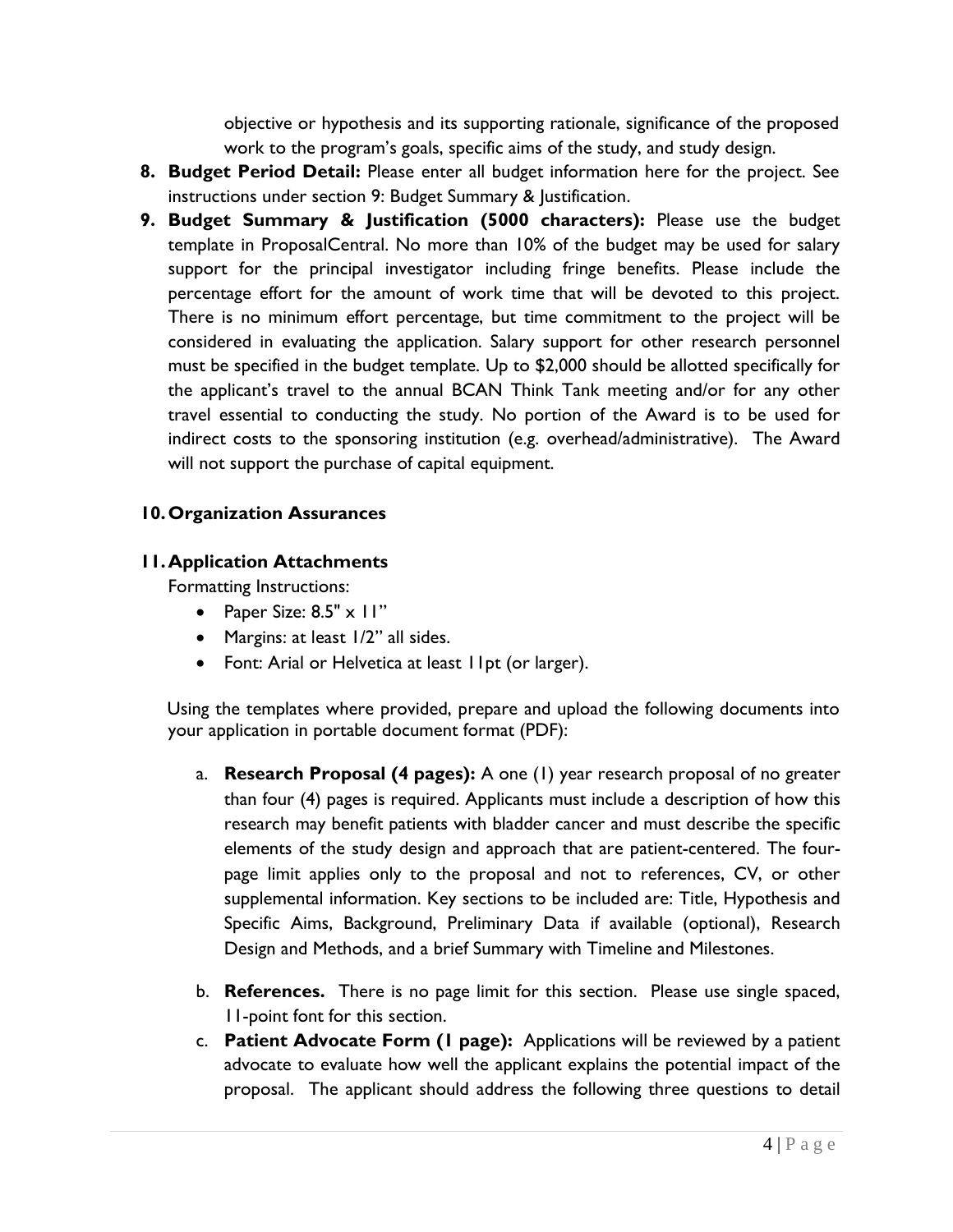the relevance of the proposal to bladder cancer patients, caregivers, or other stakeholders and the focus of the proposed work on patient-centered care. The response should be written in a way that will be understood by people who do not have a scientific or a medical background.

- Describe the patient-centered problem, evidence gap and/or specific health decision being addressed, its scope, and the significance of this research for patients with bladder cancer. How will the results of this research improve outcomes that bladder cancer patients and other stakeholders care about (e.g., survival, functioning, symptoms, quality of life) and that inform an identified healthcare decision?
- If the study is successful, what are the next steps to move the research into clinical practice?
- Has the applicant engaged patient advocates and relevant stakeholders in the design, selection of outcomes and implementation of this study? If not, does the applicant need assistance from BCAN in identifying patients advocates to consult on their work?
- d. **Personal statement (1 page)**: This section is limited to one page and should describe the applicant's career development plan, including:
	- Impact of the Award on advancing the applicant's career in academiabased bladder cancer and/or upper tract urothelial cancer research.
	- The applicant's role in developing and implementing the proposed research study.
	- Other funding agencies/organizations where this research proposal was or will be submitted. If none, please indicate N/A.
- e. **Training and environment summary (1 page)**: This section should provide an accurate representation of the time commitment that will be dedicated to the proposed project and should provide a detailed description of the applicant's non-research responsibilities during this period. The time commitment described should also be reflected in the supporting mentor letter that will accompany this application. Additional information regarding resources available to the applicant to successfully complete the proposed project should be included.
- f. **Applicant's biographical sketch:** Use the NIH form PHS 398, available on the [NIH website.](https://grants.nih.gov/grants/funding/phs398/phs398.html) Adhere to the NIH page limit.
- g. **Mentor's biographical sketch:** Use the NIH form PHS 398, available on the [NIH website.](https://grants.nih.gov/grants/funding/phs398/phs398.html) Adhere to the NIH page limit.
- h. **Two letters of recommendation**:
	- **Primary mentor letter** that emphasizes the applicant's potential for independence in an academic research setting. The letter should also describe mentoring experience, time protection for the applicant, and a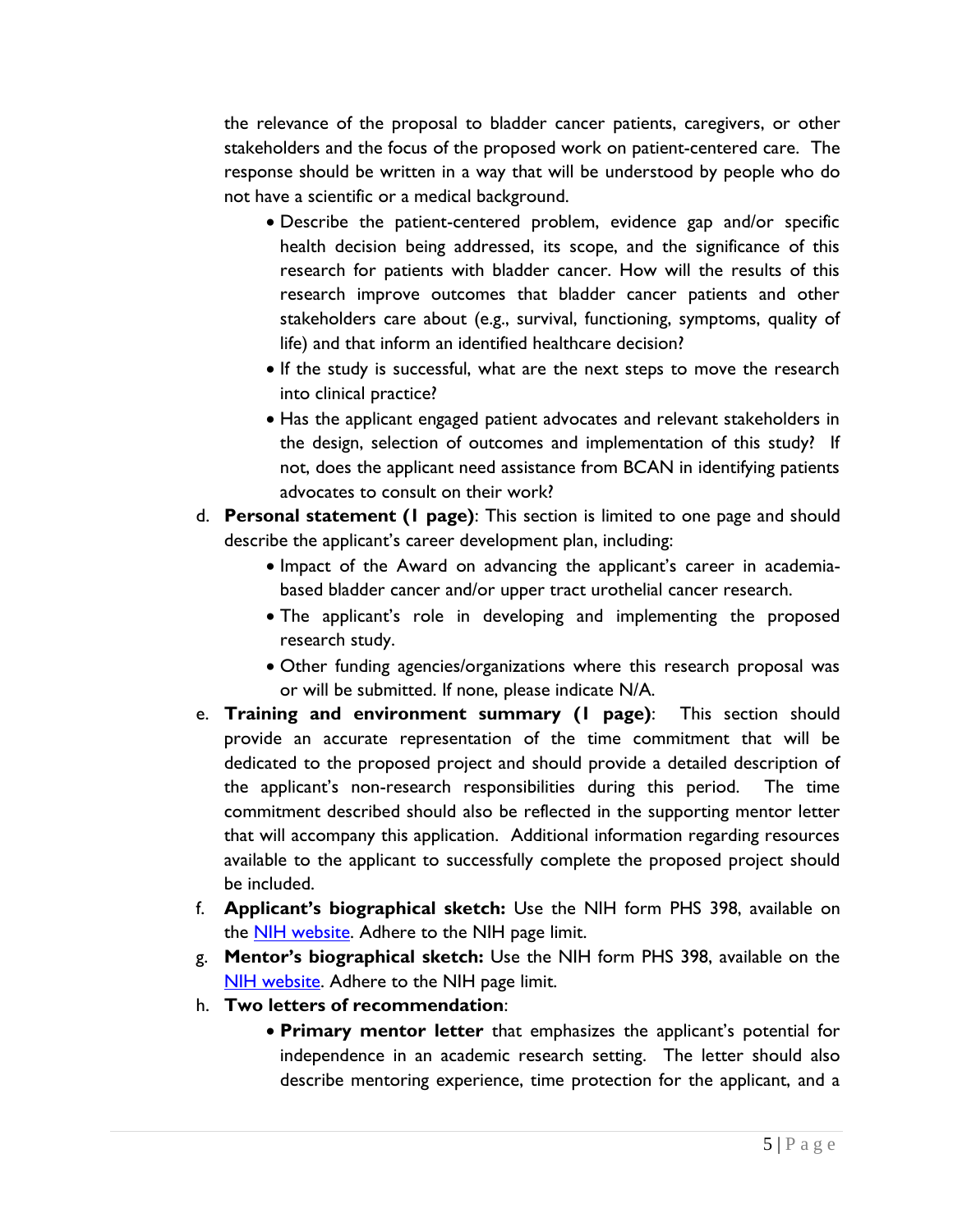commitment to provide resources and mentoring for the applicant for the duration of the Award as related to this project.

- **Institution letter from Department Chair, Dean or Cancer Center Director.** This letter should guarantee a specific time effort dedicated to this project, mechanisms by which the applicant's time will be protected from other obligations, and a commitment to provide resources to support the applicant's research proposal.
- i. **Supplemental Materials (optional):** Supplemental material may be uploaded ONLY to include letters from collaborators and IRB/IACUC/IND approvals if applicable and already received. Do NOT include figures or submit reprints of articles with this application. Additional letters of recommendation may also be uploaded.
- **12.Validate:** Validate the application on ProposalCentral. This is an essential step. An application that has not been validated cannot be submitted. "Validate" checks for required data and required attachments. You will not be able to submit if all the required data and attachments have not been provided.
- **13.Signatures page:** The applicant, mentor, and institutional signing official, must electronically sign this page in ProposalCentral. The application will be considered incomplete if this page is not complete. BCAN is no longer requiring an ink signature for submission. You can print signature pages as a way to save or keep a copy of your application. You do not need to upload anything here.
- **14. Submit:** After successfully passing the validate check and passing the application attachments check, click the **"Submit"** link. An email will be sent to you confirming your submission.
	- a. Once your application is submitted you may view it by accessing the "Submitted" link under the "Manage Proposals" tab. The status column will show "Submitted" and the date submitted. You may need to refresh your browser screen after submitting the application to see the updated status.

There will be no exceptions to the **deadline of Tuesday, February 22, 2022 at 5:00 PM U.S. Eastern Time** to submit your application.

# **Evaluation Process and Criteria**

Interested applicants must submit an application by **5:00 PM (EST) on Tuesday, February 22, 2022.** The award decision will be announced by June 2022. The 2022 Young Investigator Award will start in July, 2022.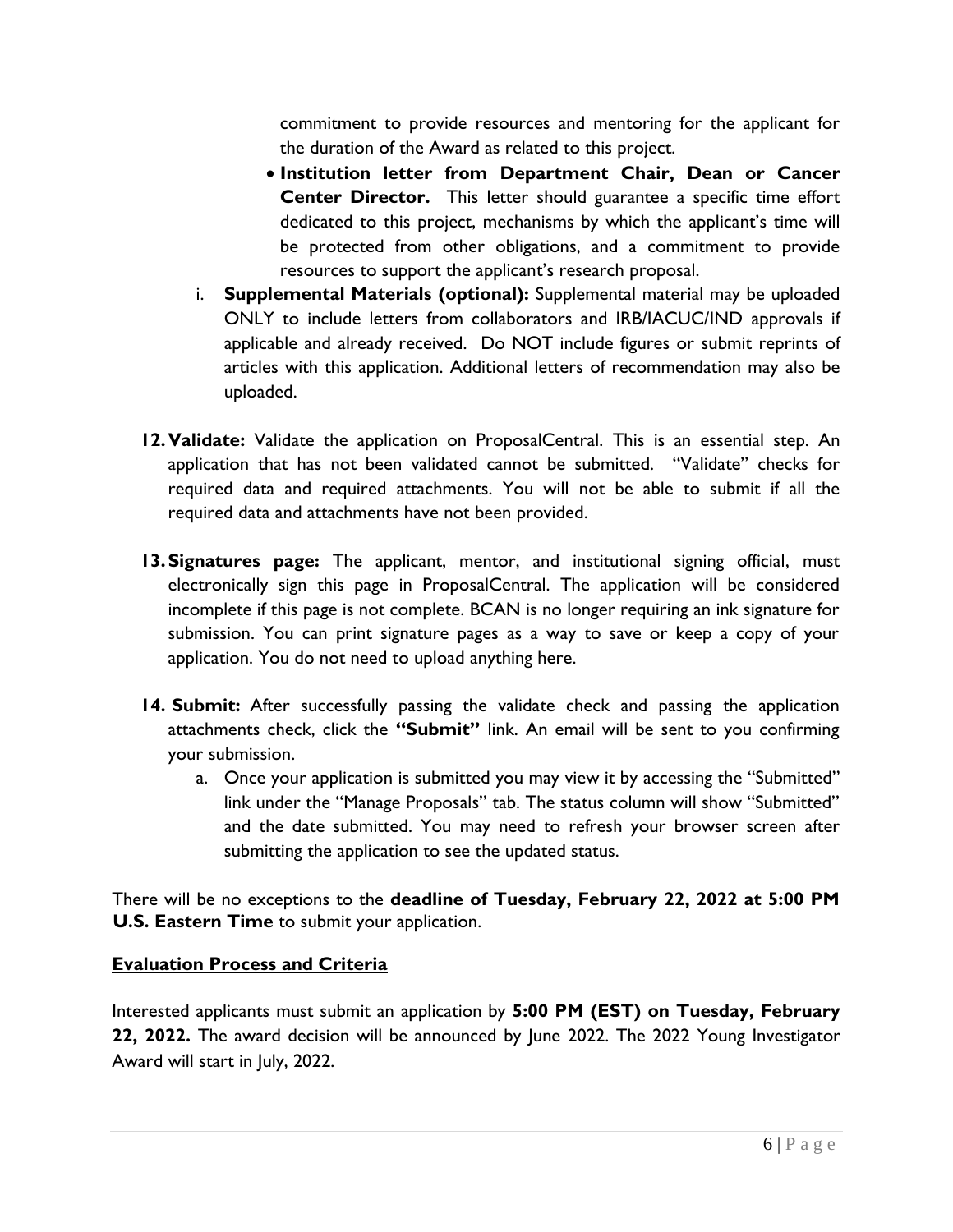Applications will be evaluated by a Scientific Review Group comprised of experts respected for their own accomplishments in genitourinary (and specifically, bladder/upper tract urothelial) cancer research and as leaders in the field, as well as patient advocates from BCAN's research advocate program. The Scientific Review Group will review and score the applications based on the merits of the research proposals. The Award review process is based on the peer review system utilized by the National Institutes of Health (NIH). Research projects are scored individually by members of the review panel and scores are added together to determine the final ranking of each proposal. Any reviewer with a conflict of interest will be excused from discussing and voting on a specific application.

The Chair of the Scientific Review Group will present the highest ranked proposals to the Bladder Cancer Research Network (BCRN) Management Committee (comprised of members of BCAN's Scientific Advisory Board and patient advocates), which will review the ranking of the top applications based solely on those scores and recommend the final Award decision, based on all included criteria specified in the RFA, for approval by the BCAN Board of Directors. Any member of the Management Committee or the BCAN Board of Directors with a conflict of interest is excused from voting on the Award decisions.

Evaluation of the proposals will include consideration of the following criteria at minimum:

- 1. Merit of the research plan and objectives
- 2. Degree of patient stakeholder/advocate involvement in the design and implementation of the study and evidence of the project's feasibility, acceptability, and relevance to bladder cancer patients
- 3. Applicant's qualifications
- 4. Ability of primary mentor to provide appropriate guidance during the award period and demonstration that there are adequate resources available to the applicant to support the research project
- 5. Appropriateness of budget to completing the research plan during the grant period
- 6. Optional: Project's relevance to patient-prioritized research questions from the BCAN PSN

# **Terms of Award**

Payments will be made to the comptroller or to the designated financial officer of the sponsoring institution which shall then disburse the funds to the individual Award recipient. The Award start will be in July 2022. The Award recipient and the sponsoring institution shall pay at their own costs all taxes and impositions in connection with the Award. The Award does not create an employer-employee relationship between the Award recipient and BCAN. BCAN does not assume any legal responsibility or obligation for the conduct or acts of the grant recipient, the mentor, or the sponsoring institution.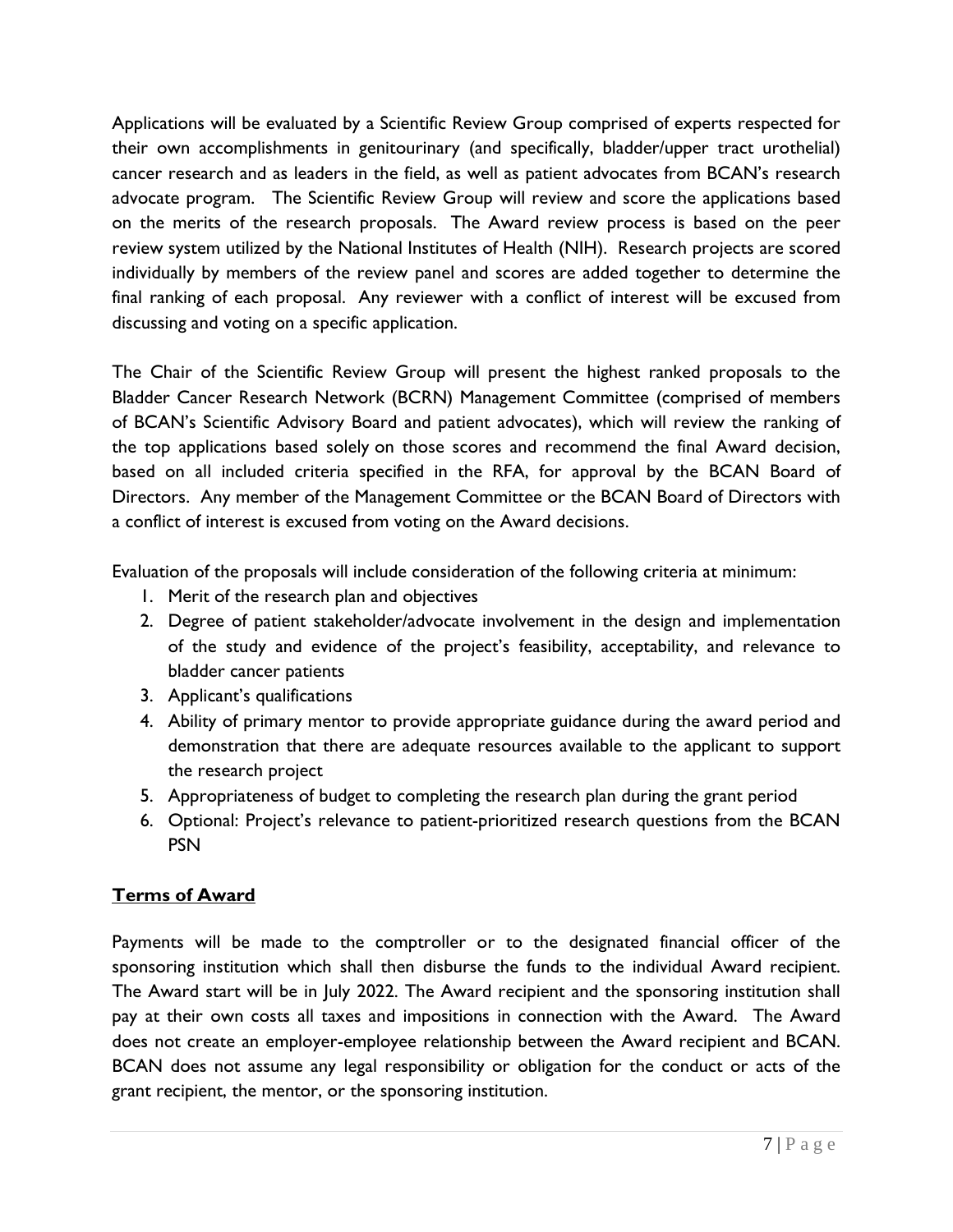Applications involving animals and/or human participants must receive approval from their Animal Care and Use Committee (IACUC) and/or Institutional Review Board (IRB), respectively. Documentation of IACUC and/or IRB approval must be provided to BCAN prior to distribution of the Award. Applications involving an Investigational New Drug (IND) must receive approval from their IRB. Documentation of IND approval must be provided to BCAN prior to distribution of the Award.

Any changes to the specific aims or major changes in research design must be communicated to BCAN in writing prior to implementation of such changes. Examples of a major change in research design include, but are not limited to, studying a different patient population or therapeutic than originally proposed.

At the conclusion of the Award period, the Award recipient must complete a final report summarizing the research conducted, and any plans to continue the research beyond the Award period.

Publications, research talks, and poster presentations based on any study or research done with the support of the Award should acknowledge the support of BCAN throughout and following the Award period. Reprints of such publications or abstracts should be sent to BCAN.

The Award recipient will be expected to present research results at the conclusion of the Award at BCAN's Annual Bladder Cancer Think Tank meeting in August 2023.

The Award recipient may be asked to complete brief Award outcome reports for BCAN detailing any publications, funding awards, collaborations or other outcomes resulting from this Award for a period of three years after Award completion. The Award recipient understands that this reporting obligation survives the Award period.

In the event the Award recipient's research is substantively delayed due to unforeseen circumstances, or the applicant is unable to complete the project, the Award recipient and/or sponsoring institution is responsible for notifying BCAN as soon as possible to discuss next steps. In the event no mutually agreeable mitigation strategy is feasible that would allow for completion of the project and the award is terminated, the unused portion of Award funds must be returned to BCAN by the sponsoring institution within 30 days of the date of termination.